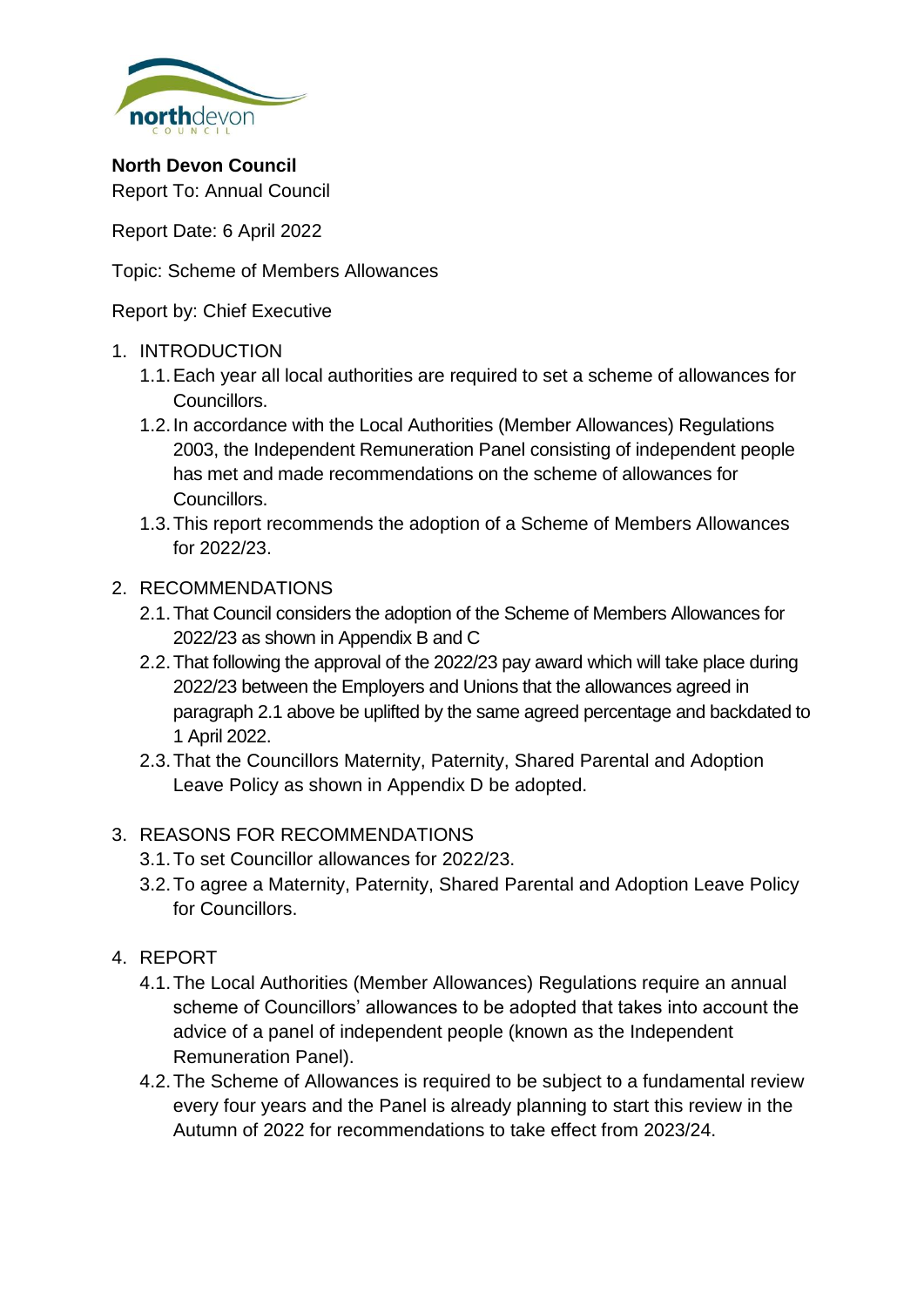

- 4.3.In the years between a fundamental review, the Panel, if satisfied that the Scheme remains relevant and current, may undertake an annual "light touch" review.
- 4.4.The Panel has therefore undertaken an "light touch" review and considered:
	- 4.4.1. Whether they were still satisfied that the measure for inflationary uplift remained appropriate;
	- 4.4.2. A request from the Council to consider the introduction of a Parental Leave policy
- 4.5.Therefore, the Independent Remuneration Panel has met virtually on 8 March 2022 and a copy of the Panel's report is attached as Appendix A. In accordance with the Local Authorities (Member Allowances) Regulations requires Council to take into account the advice of the panel.
- 4.6.Just prior to the Covid pandemic, one newly elected Councillor asked whether the Council had a Paternity Leave policy in place for Councillors. The Council does not currently have such a policy in place for Councillors, but has a policy in place for its employees. A number of Councils in the South West have now introduced or are planning to introduce Parental Leave policies. These include Devon County Council, Exeter City Council and Mid Devon District Council.
- 4.7.The Panel supported the introduction of a Parental Leave policy which they believe will help encourage democratic engagement. The Panel were keen to ensure there was no democratic deficit in any such policy and that the interests of constituents and the electorate were represented. The Panel has recommended a "Maternity, Paternity, Shared Parental and Adoption Leave Policy" which is contained in Appendix D of the report which follows the Policy introduced by Devon County Council.
- 4.8.The Panel is recommending the following:
	- 4.8.1. The Basic Allowance should be uprated annually on the basis of any headline percentage increase agreed by the National Joint Council (NJC) for Local Government as the pay award for staff on the national pay scale (Green Book).
	- 4.8.2. The Council introduces the Parental Leave Policy set out in Appendix D.
- 4.9.The pay offer to local authority staff for 2021/22 has now been agreed at 1.75% and Members allowances have been increased in line with the Panel's recommendation (backdated to April 2021) and have been updated to reflect this increase as detailed in Appendix B. However, the pay offer to local authority staff for 2022/23 is yet to be determined and will be negotiated between the Employers and Unions during the year.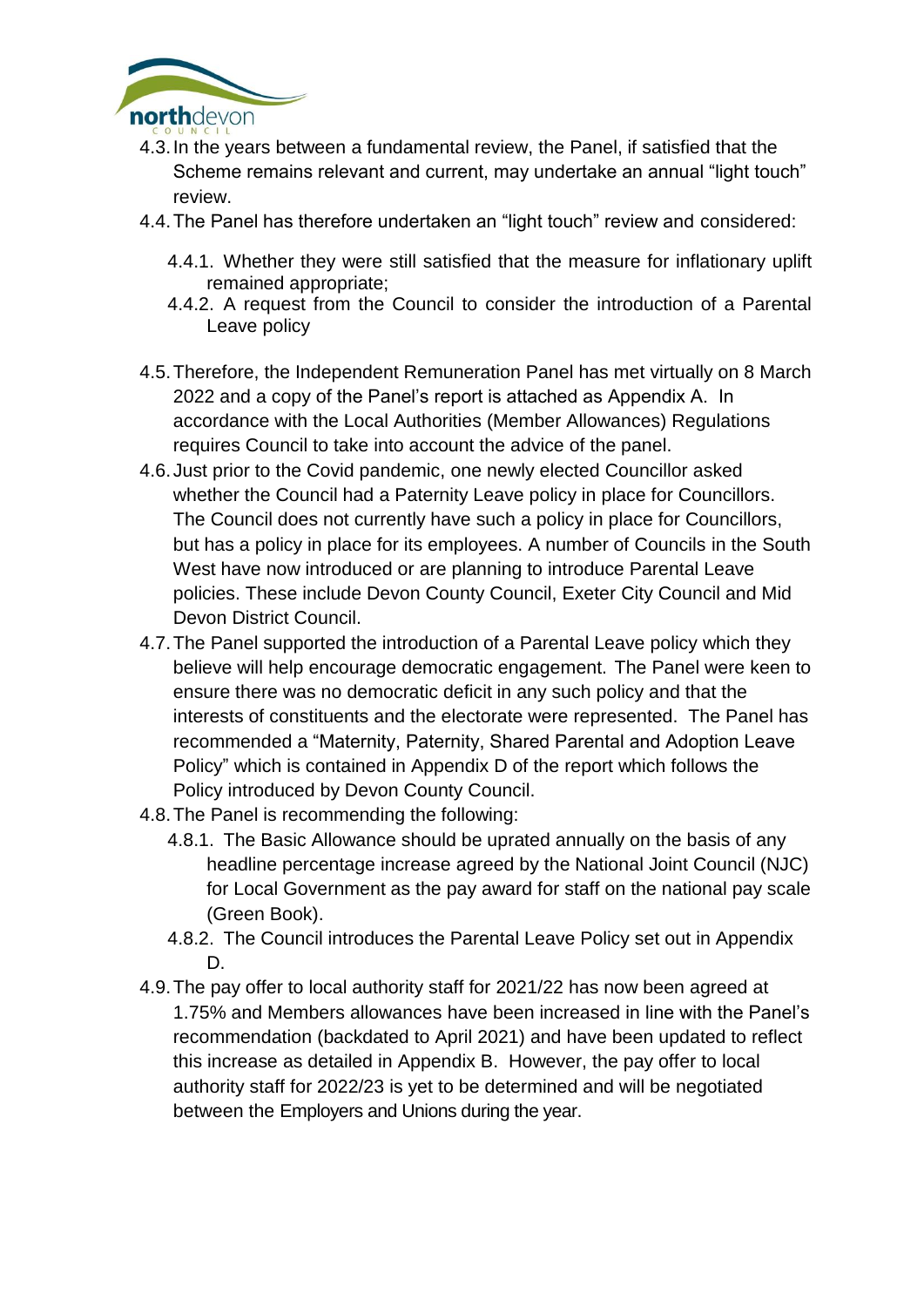

- 4.10. Appendix B details the Scheme of Allowances for 2022/23 and incorporates all recommendations of the Independent Remuneration Panel and includes the 1.75% increase incorporated for 2021/22.
- 4.11. Appendix C details the Councillors' Expenses Policy which forms part of the Scheme of Members Allowances. Only one minor change has been made to this policy regarding the deadline of the receipt of expenses claim forms.
- 5. RESOURCE IMPLICATIONS
	- 5.1.The impact on the revenue budget from the 2021-22 uprating of 1.75% on members allowances is a cost increase of £3,940.
	- 5.2. As outlined within the report, the 2022-23 uplift is dependent on the pay award negotiations which will take place in the new financial year, the Council has budgeted for a 2% estimated award within the overall budget. A 2% uprating on allowances for 2022-23 would result in a further cost increase of £5,190, however the actual impact will be dependent on the outcome of the pay award negotiations.
	- 5.3.The additional cost impacts within 5.1 and 5.2 can be contained within the current budgetary framework for 2021-22 and 2022-23 years.
- 6. EQUALITIES ASSESSMENT

6.1.There are no equalities implications anticipated as a result of this report.

7. ENVIRONMENTAL ASSESSMENT

7.1.There are no environmental implications arising from this report.

- 8. CORPORATE PRIORITIES
	- 8.1.What impact, positive or negative, does the subject of this report have on:
		- 8.1.1. The commercialisation agenda: None
		- 8.1.2. Improving customer focus and/or : None
		- 8.1.3. Regeneration or economic development: None

## 9. CONSTITUTIONAL CONTEXT

- 9.1.Part 2, Article 4, Paragraph 4.5.8 of the Constitution
- 9.2.Council function.
- 10.STATEMENT OF CONFIDENTIALITY
	- 10.1. This report contains no confidential information or exempt information under the provisions of Schedule 12A of 1972 Act.
- 11.BACKGROUND PAPERS
	- 11.1. No reports that aren't in the public domain were used in the preparation of this report.